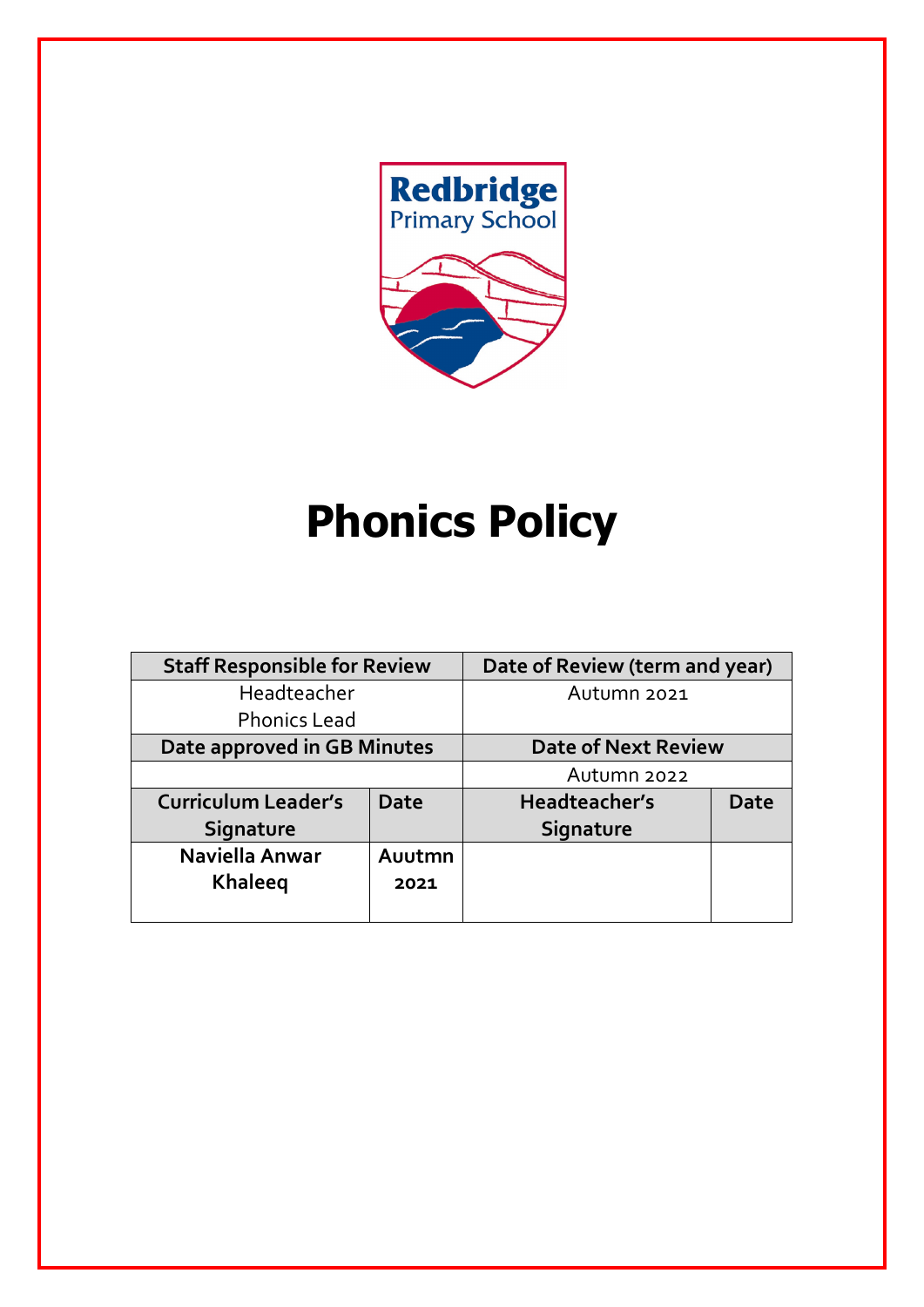## **Contents**

|                  |                                              | <b>Pages</b> |
|------------------|----------------------------------------------|--------------|
| 1.               | <b>Rationale</b>                             | $3 - 4$      |
| 2.               | <b>The Principles of ELS</b>                 | 4            |
| 3.               | <b>ELS Overview - Phase 1 to Phase 5</b>     | 5            |
| 4.               | <b>Teaching</b>                              | 6            |
| 5.               | <b>Planning</b>                              |              |
| 6.               | <b>Resources</b>                             |              |
| $\overline{7}$ . | <b>Extra-Curricular activities</b>           | 7            |
| 8.               | <b>Classrooms</b>                            | 8            |
| 9.               | <b>Assessment Recording</b>                  | 8            |
| 10.              | <b>Skills and Cross- Curricular Approach</b> | 8            |
| 11.              | <b>Inclusion and Equal Opportunity</b>       | 9            |
| 12.              | <b>Parental Involvement</b>                  | 9            |
| 13.              | The Role of the Phonics Lead                 | $9 - 10$     |

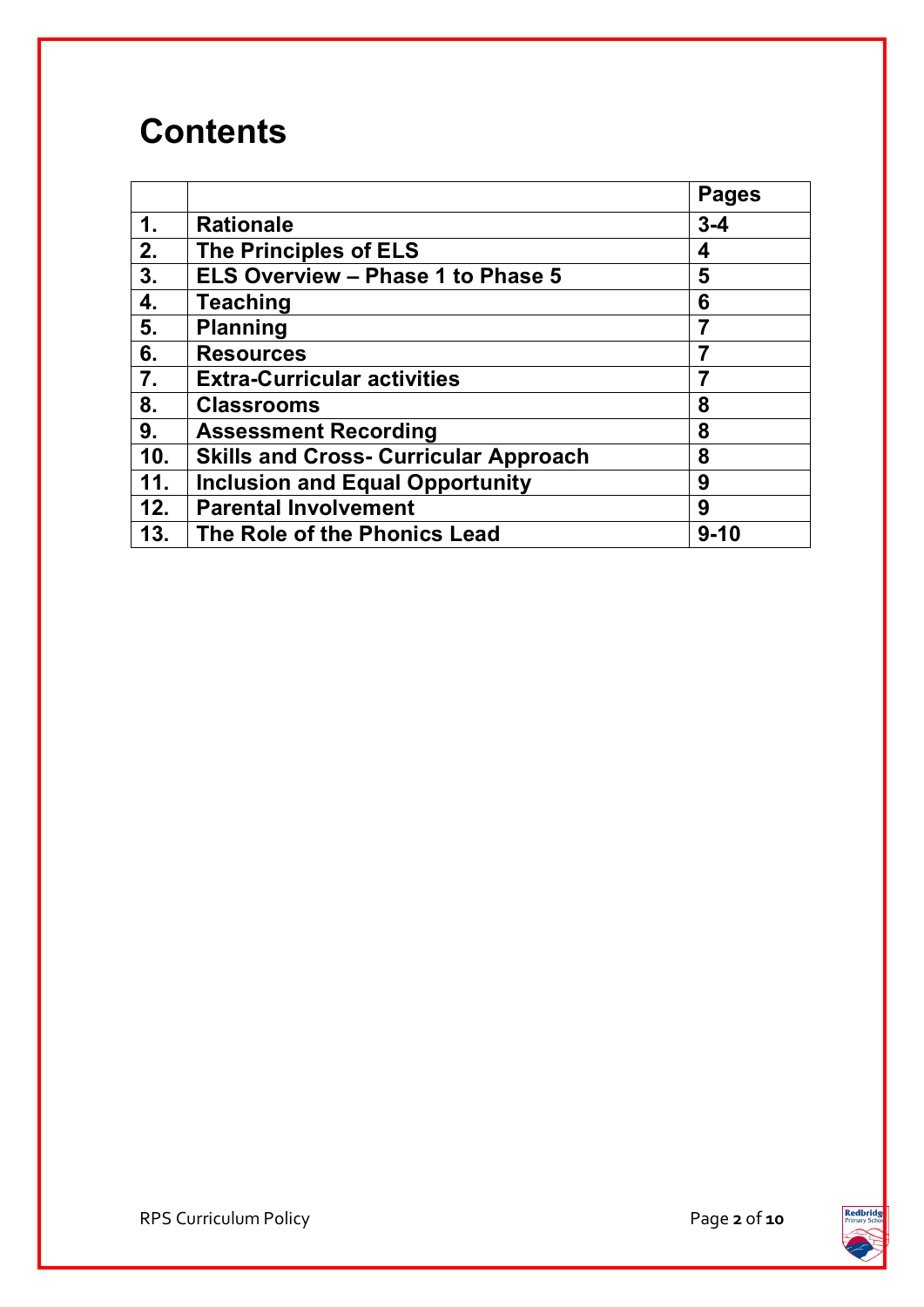### **1. Rationale**

#### **How we teach Phonics at Redbridge Primary School...**

#### **Intent**

At Redbridge Primary School, we are committed to ensuring that all children in our school become confident and enthusiastic readers and writers. We aim to ensure that every child, regardless of their background, ability or needs succeeds and achieves well. We believe that phonics provides the foundation of learning to make the development into fluent reading and writing easier. Phonics is the process that ensures children have the skills to break words into a sound system, building letter and word recognition. Children learn to segment words to help support their spelling ability and to blend sounds together to read words. Once phonics is learnt and children can read fluently, and at speed, they can then focus on developing their other reading skills such as comprehension and acquiring knowledge. Fluent reading skills allow access to the whole curriculum.

#### **Implementation**

At Redbridge Primary School, we follow a validated systematic synthetic phonics programme; Essential Letters and Sounds (ELS). ELS is a method of learning which is based around letter sounds and phonics, blending them together to read and write words and using these learnt sounds in their reading and writing.

Using this structured programme, children will learn to read effortlessly so that they can then develop their comprehension skills. The sound and letter correspondence will also help our children build as their spelling skills allowing them to focus on grammar and compositional ideas in writing.

Children will learn phonics as soon as they enter school in our Foundation Stage: Daily phonic lessons become part of their everyday routine. Lessons are carefully structured in a repetitive way, to introduce new sounds.

Modelling is a hugely important part of their learning process and all the teaching staff have been trained. The phonics lead (Mrs Khaleeq) ensures that staff feel confident with the phonics programme and ensures that the quality of the delivery in school is consistent.

Children will be continuously assessed throughout each week and half term. The scheme is a 'keep up' rather than 'catch up' scheme, so teachers and LSAs will be working hard to try and ensure that all children are keeping up with the coverage. Interventions will occur in class if a child falls behind. There are three types of intervention in ELS, they are: -

- 1. Oral blending
- 2. Grapheme-phoneme correspondence (GPC) recognition
- 3. Blending for reading

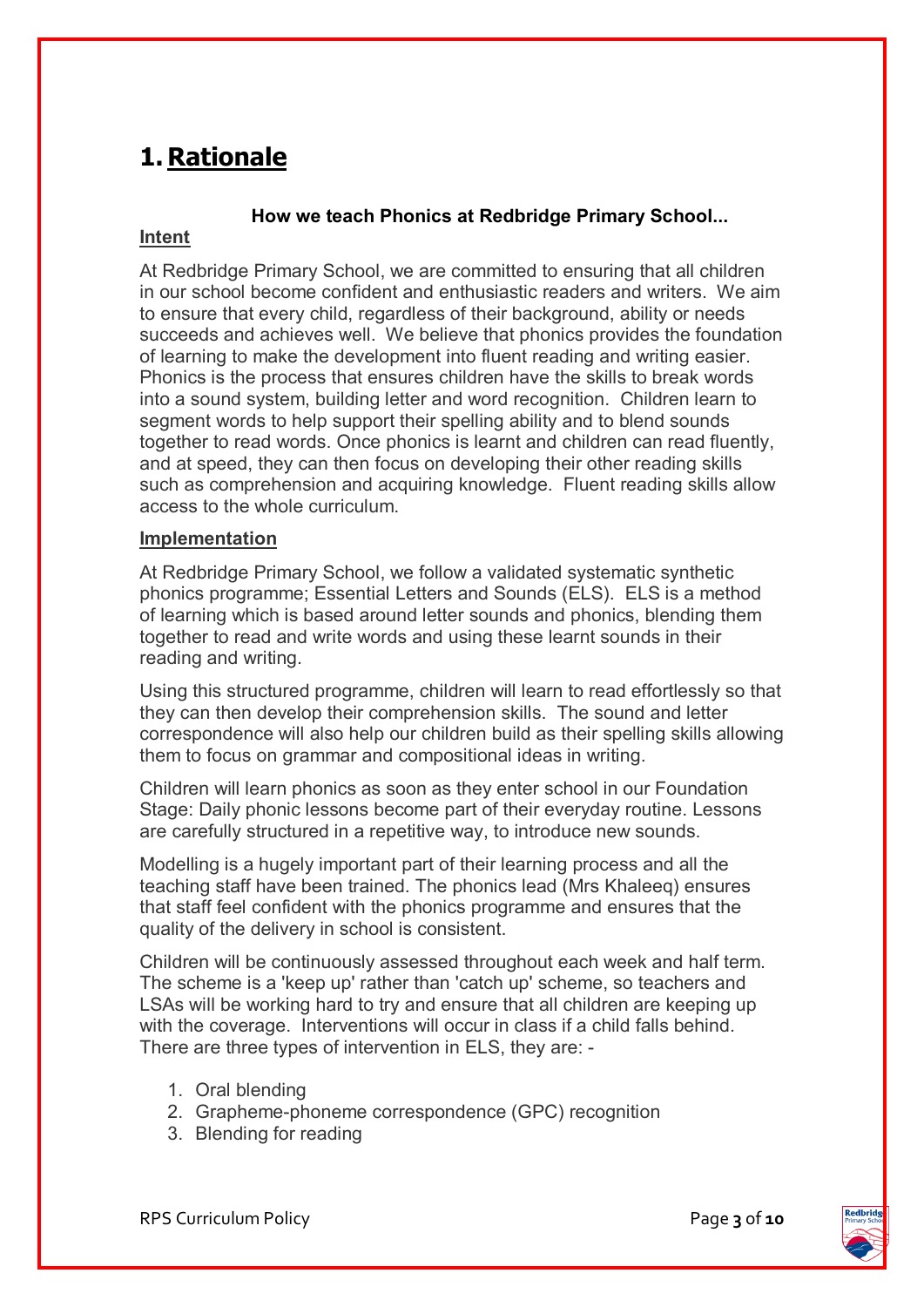To help the children practise their sounds, each child will receive a reading book which matches their phonic stage. These reading books will ensure children get chance to practise the sounds they are learning, allowing them to develop speed and confidence. In addition to this, the children will also take home a 'Sound, Letter and word' card which will help them practise sounds and blending skills.

Phonics will be part of the everyday teaching routine all the way through into Year 2.

At the end of Year 1, all children are tested with the phonic screening test published by the Department for Education. These tests use real words and made up words to test each child's phonological knowledge and skills. The expectation is that all children should be able to pass this test which means they know all of their phonic sounds.

#### **Impact**

We aim to ensure that all our children have the best possible start to reading. The consistent pattern of the lessons and resources, the shared practise across the staff and regular, repetitive practice will ensure that all children will achieve. This will enable our children access to a world of reading and writing; essentials skills as the children journey into Key Stage 2.

#### **2. The principles of ELS are based upon:**

• the delivery of whole-class, high-quality first teaching with well-structured daily lesson plans

• the use of consistent terminology by teachers, children and parents

• the use of consistent resources that support effective teaching • repetition and reinforcement of learning

• regular and manageable assessment to ensure that all children 'keep up' rather than 'catch up'

For more details, refer to the 'Essential Letters and Sounds handbook

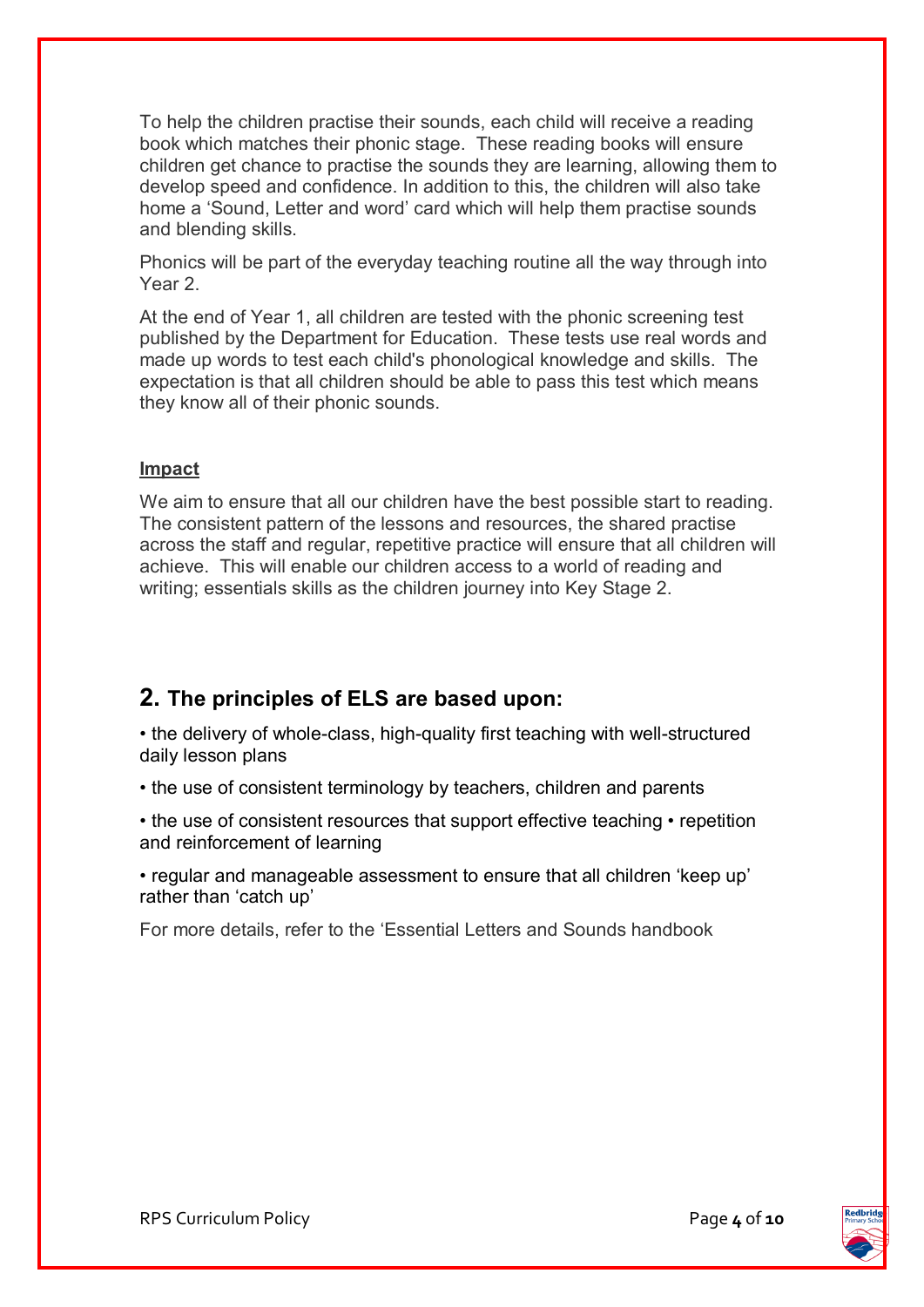#### **3.ELS Overview – Phase 1 to Phase 5- Refer to ELS Term-by-term Progression**

| Phase 1*                          | <b>Phase 2</b>                                                 | Phase 3**                         |  |
|-----------------------------------|----------------------------------------------------------------|-----------------------------------|--|
| <b>Nursery/Pre-School</b>         | <b>Reception Autumn 1&amp;2</b>                                | <b>Reception, Spring 1&amp; 2</b> |  |
| Seven aspects:                    | • Oral blending                                                | • Oral blending                   |  |
| <b>• Environmental sounds</b>     | • Sounding out and blending                                    | • Sounding out and blending       |  |
| • Instrumental sounds             | with 23 new grapheme-                                          | with 29 new GPCs                  |  |
| • Body percussion                 | phoneme correspondences                                        | • 32 new HRS words                |  |
| • Rhythm and rhyme                | (GPCs)                                                         | • Revision of Phase 2             |  |
| • Alliteration                    | • 12 new harder to read and                                    | (he, she, buses, we, me, be,      |  |
| • Voice sounds                    | spell (HRS) words                                              | push, was, her, my, you)          |  |
| • Oral blending/segmenting        | (I, the, no, put, of, is, to, go, into,                        |                                   |  |
| Phase 4**                         | pull, as, his)                                                 |                                   |  |
|                                   | <b>Phase 5 including alternatives</b><br>and lesser-known GPCs | <b>Beyond Phase 5</b>             |  |
| <b>Reception Summer 1 &amp; 2</b> | Year 1 Autumn 2                                                | Year 1 Summer, Year 2 and         |  |
| • Oral blending                   | • Introduction to Phase 5 for                                  | <b>Key Stage 2</b>                |  |
| • No new GPCs                     | reading                                                        | • With ELS, phonics teaching      |  |
| • No new HRS words                | • 20 new GPCs                                                  | does not stop at the end of       |  |
| • Word structures – cvcc,         | • 16 new HRS words                                             | Year 1, but continues as          |  |
| ccvc, ccvcc, cccvc, cccvcc        | Year 1- Spring 1                                               | children move through the         |  |
| • Suffixes                        | • Revision of previously taught                                | school, with links being made     |  |
| • Revision of Phase 2 and         | Phase 5 GPCs                                                   | between their GPC                 |  |
| Phase 3                           | • 2 new GPCs                                                   | knowledge and spelling            |  |
| Year 1 Autumn 1                   | • 9 new HRS words                                              | • Revision of all previously      |  |
| • Revision of phase 3 and         | Year 1 Spring 2                                                | taught GPCs for reading and       |  |
| 4                                 | • Alternative spellings for                                    | spelling                          |  |
| • 2 new GPCs                      | previously taught sounds                                       | • Wider reading, spelling and     |  |
| • 9 new *HRS words                | • 49 new GPCs                                                  | writing curriculum                |  |
| (they, all, are, ball, tall,      | • 4 new HRS words                                              |                                   |  |
| when, what, said, so, have,       | • Oral blending                                                | Year 2- Children who passed       |  |
| were, out, like, some,            | • Revision of Phase 2, Phase 3                                 | their phonics screening in        |  |
| come, there, little, one, do,     | and Phase 4                                                    | Year 1 will focus on Spelling     |  |
| children, love)                   | HRS words- (oh, their, people,                                 | rules- follow the RWI             |  |
|                                   | Mr, Mrs, your, ask, should,                                    | Programme                         |  |
|                                   | would, could, asked, house,                                    |                                   |  |
|                                   | mouse, water, want, very,                                      | Year1- Children who achieve       |  |
|                                   | please, once, any, many, again,                                | a score between 38-40 in          |  |
|                                   | who, whole, where, two, here,                                  | their mock screening test will    |  |
|                                   | sugar, friend, because)                                        | join Year 2 for RWI.              |  |

\*(HRS)- Harder to read and spell words

\*Phase 1 of Letters and Sounds (2007) can be used in Nursery/Pre-School settings before starting ELS in Reception and can still be used throughout the school day in Reception. However, direct phonics teaching – the teaching of sounds, graphemes, word reading and vocabulary – must start from the very beginning of Reception.

\*\*Phase 3 of ELS covers more than just the Phase 3 graphemes – we introduce some challenge from Phase 4 (in the form of adjacent consonants) alongside the Phase 3 teaching to extend children's sounding out and blending skills.

RPS Curriculum Policy Page **5** of **10**

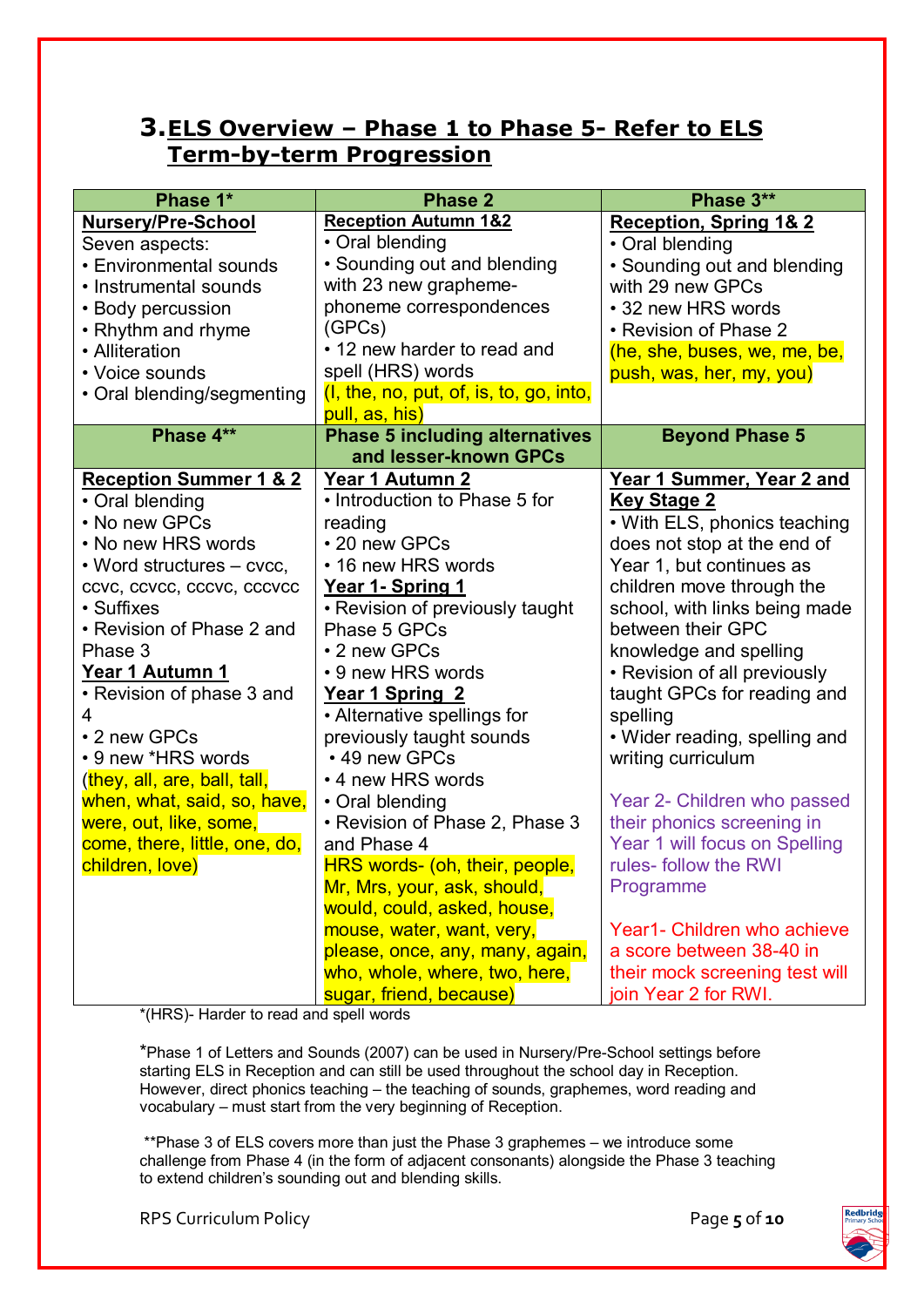#### **4. Teaching**

**Foundation Stage -** In Foundation Stage (nursery and reception) children have a daily discrete phonics teaching input lasting approximately 15/20 minutes. Phase 1 of Letters and Sounds (2007) can be used in Nursery/Pre-School settings before starting ELS in Reception and can still be used throughout the school day in Reception. However, direct phonics teaching – the teaching of sounds, graphemes, word reading and vocabulary – must start from the very beginning of Reception.

After Autumn 1, children's phonic abilities are assessed and they are grouped according to the acquisition of these skills. The areas of provision provide opportunities for children to consolidate and apply phonic skills taught, 1:1 and small group reading sessions are used to reinforce these skills. Pupils in Nursery who are ready for Phase 2, will join the current reception class to support them develop their blending and segmenting skills.

**Key Stage 1-** Children in KS1 are grouped within class according to their phonic needs. They receive a structured daily programme lasting for approximately twenty minutes. It is our aim that most pupils in Y1 will reach phase 5 by spring 1. Pupils who are working at phase 5 + in Year 2 will also be taught the spelling rules, using RWI Programme. This programme will also be reinforced within elements of their main literacy lesson. Pupils in Year 2, who did not pass their phonics check screening in Year1, will join the current year 1 class to support them develop their blending and segmenting skills.

**Key Stage 2** - Children in key stage 2 continue to receive further phonic input where appropriate and we aim to deliver phonic sessions to address the needs of these pupils. This is discussed in conjunction with the class teacher, key stage and phonics lead.

RPS Curriculum Policy **Page 6** of **10** 

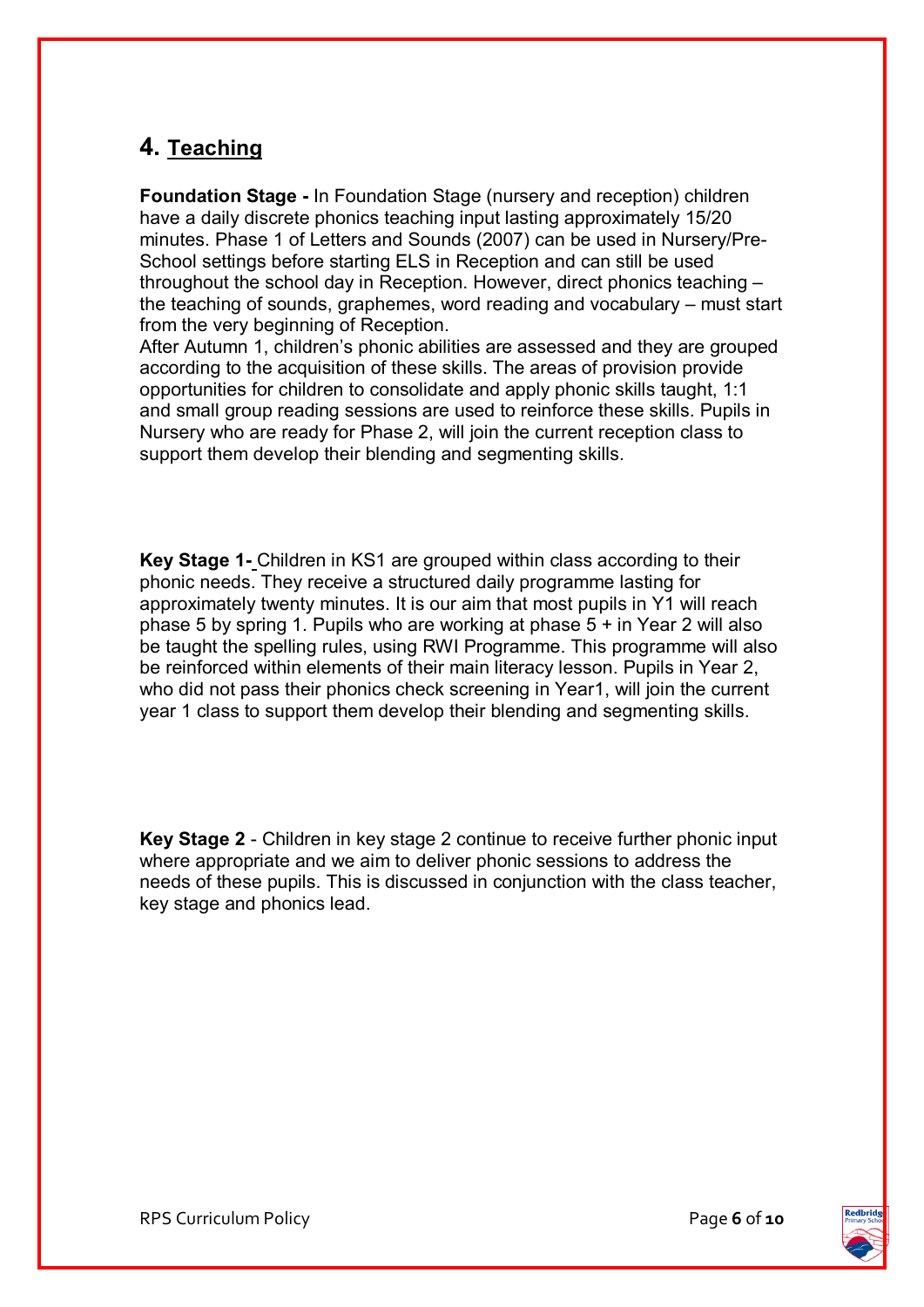### **5. Planning**

At Redbridge Primary School, we:

• follow the weekly planning overview given in 'Essential Letters and Sounds', broken down day by day, adding suggested words sentences that can be used in sessions.

• follow a planned programme, building on previous learning to secure progress (Revisit, teach, practise and apply)

- plan fun, exciting, visual and interactive games and activities.
- ensure lessons are engaging and motivating
- teach phonics daily during the morning when children are more attentive.
- plan group teaching across year groups

• ensure planning provides the opportunity for children to reinforce and apply acquired phonic knowledge and skills as they progress through their phonics. • ensure children progress in developing and applying their phonic knowledge through formative assessment.

• stream and differentiate the lessons to provide for the needs of all children.

### **6. Resources**

We offer a range of resources for staff to make full use of indoor and outdoor. Both parents and teachers, can use the free resources online to help support the phonics programme. Resources for 'Letters and Sounds' (2007) can be used to support the teaching of ELS.

### **7. Extra-Curricular Activities**

We offer Phonics club for children in Years 1 and 2 (Spring term) to support their progress in developing and applying their phonic knowledge. In addition to this, we offer a 'Phonics Fun club' for children who are new to the county.

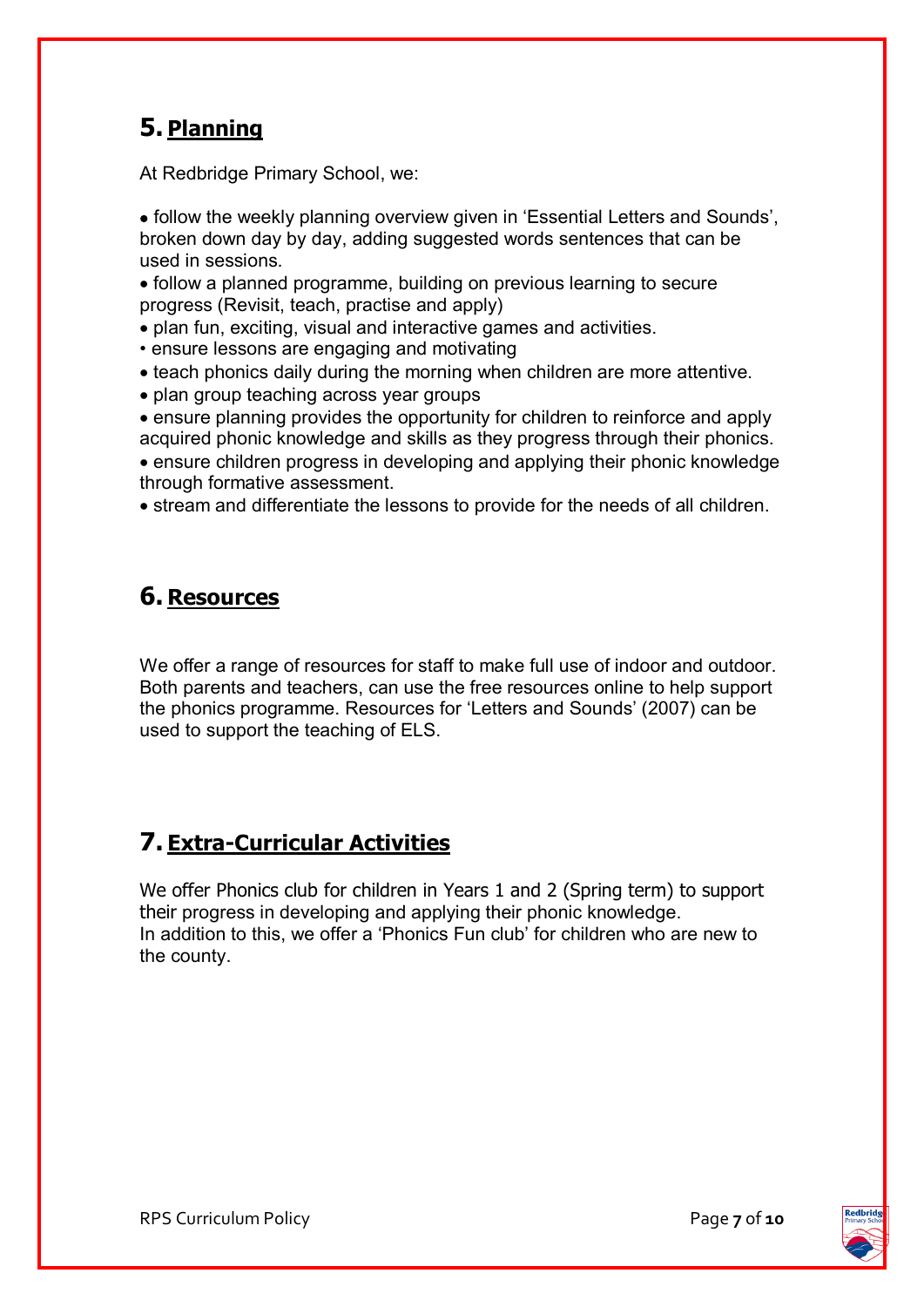### **8. Classrooms**

In order to support children's progress in developing and applying their phonic skills, each class in EYFS and KS1 should have the following;

- a. A copy of the 'Essential Letters and Sounds' document.
- b. Phonics assessment booklet for each child.
- c. Interactive phonics wall.
- d. Sound mats.
- e. Tricky/HRS words on display
- f. Sound families on display.

#### **9. Assessment and Recording**

Summative Assessment is carried out once every half term to assess the children's knowledge and to determine appropriate groupings as well as progress towards the phonics screening check. It gives a good overview of the phases children are working at, where to pitch whole class/group teaching and to fully explore particular children and their strengths and needs and who require additional interventions. In addition to this, we use the analysis grid (QLA) to assess how the class has performed in the phonics screening check. Upon completing the assessment sheet, the data is then transferred onto OTrack. This will enable the teachers to identify children that have not made any progress from the previous term. A phonics intervention is completed, highlighting actions required to help the children reinforce and apply acquired phonics knowledge and skills to progress through their phonics. Formative Assessment is carried out on a daily basis during the session through questioning and writing on whiteboards, providing instant assessment. Groups are fluid to ensure children can be placed in the group that is appropriate for them.

The results of the summative assessments are reported back to the SLT/phonics Lead and Governing Body.

### **10. Skills and Cross-Curricular Approach**

We do not see phonics as a standalone subject. In school we recognise the impact good phonics teaching can have on children learning to read and write. Children are exposed to a wide variety of books and texts to encourage their love of reading. The home reading books are linked directly to the phase the children are working within so that children can practise, at school and at home, their increasing knowledge of GPCs and their blending skill in meaningful context. We encourage children to apply their phonic knowledge when reading and writing in all subjects.

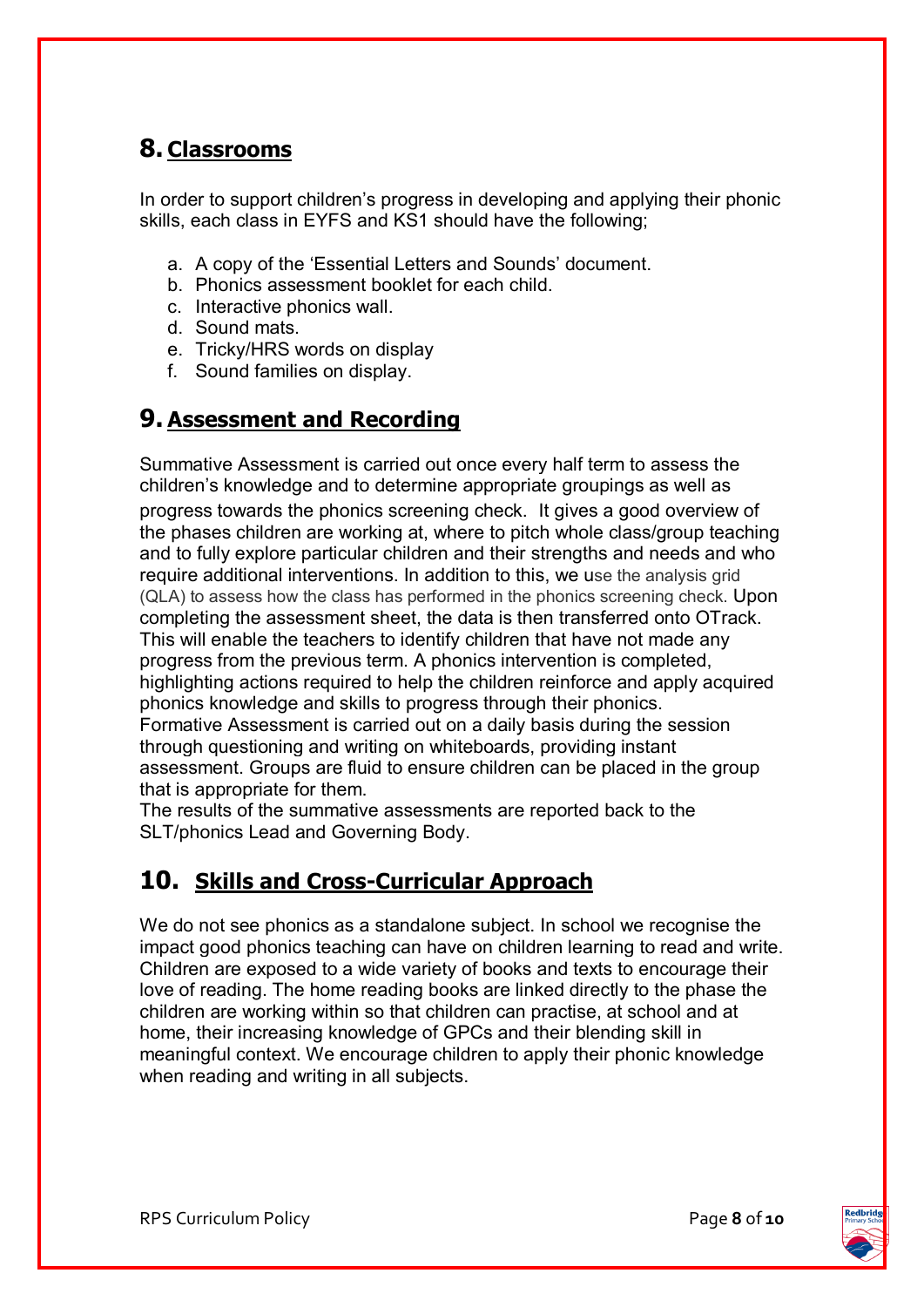#### **11. Inclusion & Equal Opportunities**

Phonics teaching is made accessible to as many pupils as possible and adjustments to the programme will be made as required. Teachers will liaise with the literacy Lead and SENCO in order to analyse how children with specific needs respond to the teaching of phonics. It is the role of the teacher to ensure that every child in their class has equal and balanced access to the teaching of phonics and to ensure that it is differentiated appropriately. Teaching should:

• be at a suitable pace for the child, through a programme which is much slower than for their typically developing peers

• be daily, with well-paced, well-planned lessons that are engaging and motivating

• take full account of the child's individual strengths, weaknesses, knowledge and understanding, and profile of needs

### **12. Parental Involvement**

It is of vital importance that regular home-school contact occurs if the delivery of a structured and rigorous phonics scheme is to succeed. As such parents will have the opportunity to:

• discuss the individual progress of their child with the class teacher;

• attend Parents workshops where they can learn more about the teaching of phonics;

• ensure the children practise their 'Letter, Sound and Word' card at home.

• attend training at the beginning of each term to support them with ideas for continuing the teaching of phonics in the home;

• be regularly informed of their child's targets and level for reading.

#### **13. The role of the Phonics Lead**

The following roles are ways in which the Leader can contribute to the schools' success:

• Support, motivate and advise.

•Deliver and model exemplary lessons with matched impact on the children's progress.

•Coach colleagues to ensure a consistently high standard of teaching in all classes.

• To monitor and assure the quality of teaching and learning for Phonics in line with the policy. This may include lesson observations, monitoring of planning and scrutiny of pupils work and assessment data, modelling of outstanding lesson delivery and inset.

• To ensure that all the children receive regular home reading books and 'Letters, Sounds and words' cards and feedback on how to improve.

• To review long term planning to ensure subject coverage, progression in